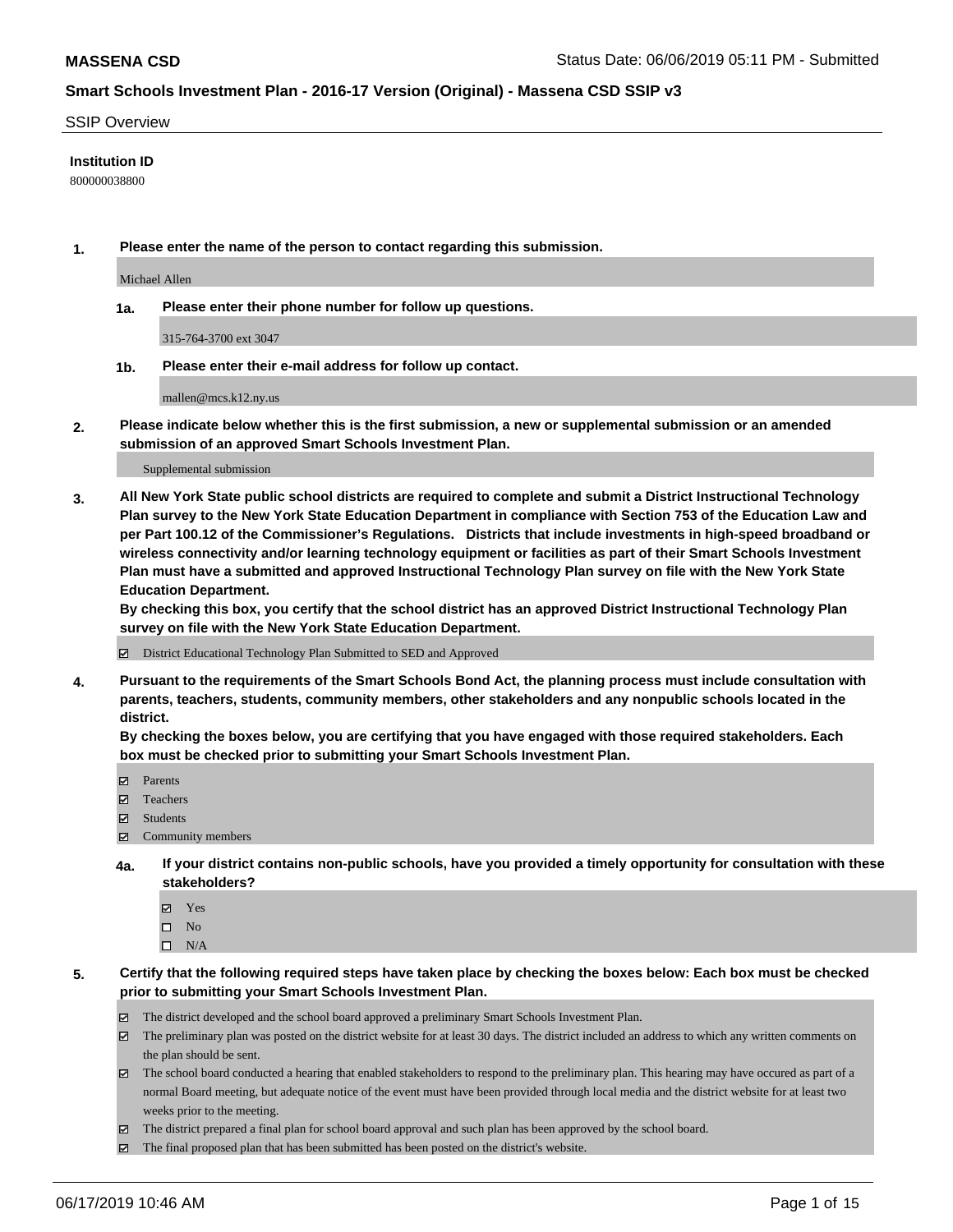SSIP Overview

**5a. Please upload the proposed Smart Schools Investment Plan (SSIP) that was posted on the district's website, along with any supporting materials. Note that this should be different than your recently submitted Educational Technology Survey. The Final SSIP, as approved by the School Board, should also be posted on the website and remain there during the course of the projects contained therein.**

Massena CSD - SSIP V3.pdf

**5b. Enter the webpage address where the final Smart Schools Investment Plan is posted. The Plan should remain posted for the life of the included projects.**

https://www.mcs.k12.ny.us/apps/pages/index.jsp?uREC\_ID=804382&type=d&pREC\_ID=1192866

**6. Please enter an estimate of the total number of students and staff that will benefit from this Smart Schools Investment Plan based on the cumulative projects submitted to date.**

3,000

**7. An LEA/School District may partner with one or more other LEA/School Districts to form a consortium to pool Smart Schools Bond Act funds for a project that meets all other Smart School Bond Act requirements. Each school district participating in the consortium will need to file an approved Smart Schools Investment Plan for the project and submit a signed Memorandum of Understanding that sets forth the details of the consortium including the roles of each respective district.**

 $\Box$  The district plans to participate in a consortium to partner with other school district(s) to implement a Smart Schools project.

#### **8. Please enter the name and 6-digit SED Code for each LEA/School District participating in the Consortium.**

| Partner LEA/District | <b>ISED BEDS Code</b> |
|----------------------|-----------------------|
| (No Response)        | (No Response)         |

#### **9. Please upload a signed Memorandum of Understanding with all of the participating Consortium partners.**

(No Response)

**10. Your district's Smart Schools Bond Act Allocation is:**

\$2,415,023

**11. Enter the budget sub-allocations by category that you are submitting for approval at this time. If you are not budgeting SSBA funds for a category, please enter 0 (zero.) If the value entered is \$0, you will not be required to complete that survey question.**

|                                       | Sub-<br>Allocations |
|---------------------------------------|---------------------|
| School Connectivity                   | $\overline{0}$      |
| Connectivity Projects for Communities | $\Omega$            |
| <b>Classroom Technology</b>           | 299,212             |
| Pre-Kindergarten Classrooms           | $\overline{0}$      |
| Replace Transportable Classrooms      | $\Omega$            |
| High-Tech Security Features           | $\Omega$            |
| Totals:                               | 299,212             |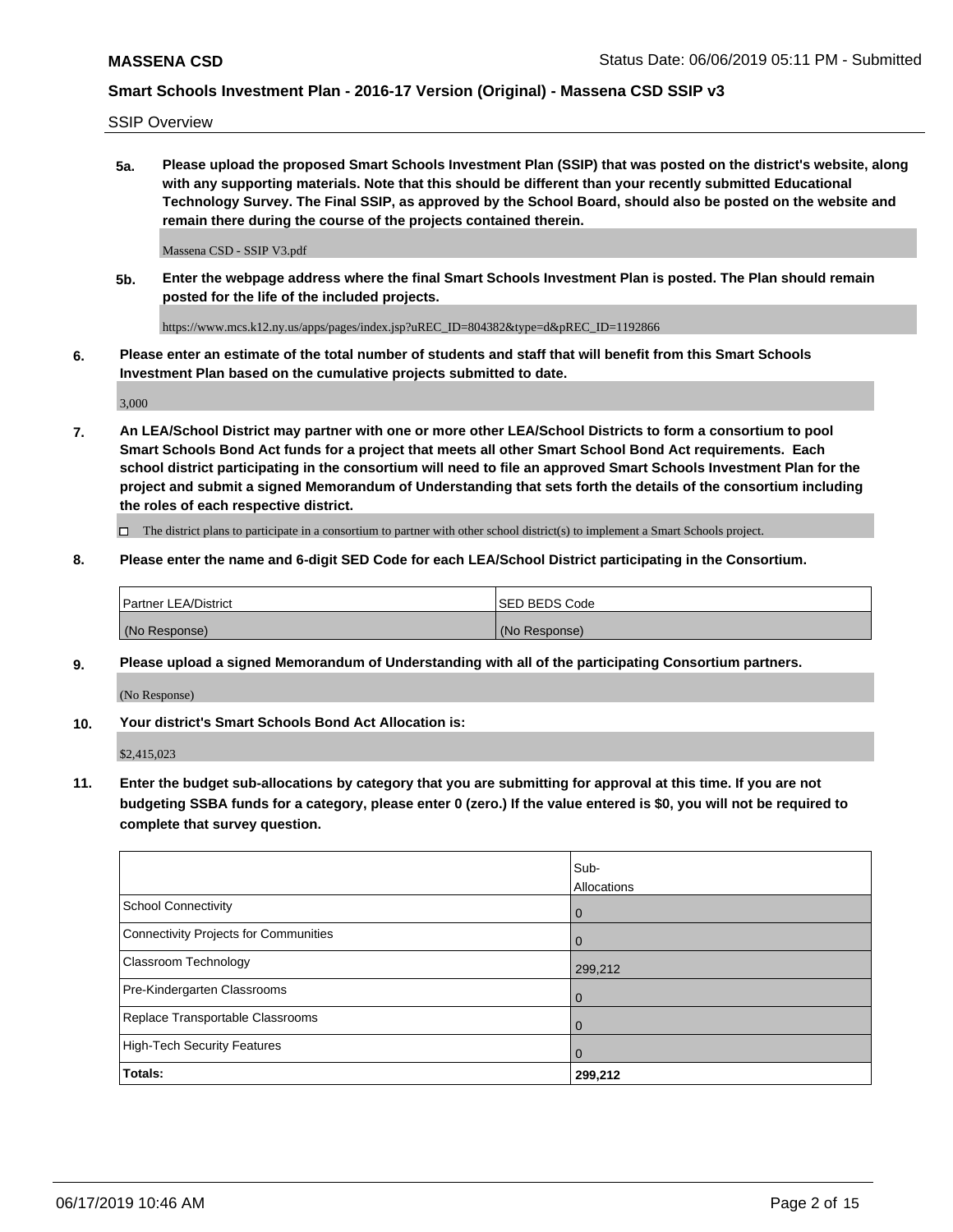School Connectivity

- **1. In order for students and faculty to receive the maximum benefit from the technology made available under the Smart Schools Bond Act, their school buildings must possess sufficient connectivity infrastructure to ensure that devices can be used during the school day. Smart Schools Investment Plans must demonstrate that:**
	- **• sufficient infrastructure that meets the Federal Communications Commission's 100 Mbps per 1,000 students standard currently exists in the buildings where new devices will be deployed, or**
	- **• is a planned use of a portion of Smart Schools Bond Act funds, or**
	- **• is under development through another funding source.**

**Smart Schools Bond Act funds used for technology infrastructure or classroom technology investments must increase the number of school buildings that meet or exceed the minimum speed standard of 100 Mbps per 1,000 students and staff within 12 months. This standard may be met on either a contracted 24/7 firm service or a "burstable" capability. If the standard is met under the burstable criteria, it must be:**

**1. Specifically codified in a service contract with a provider, and**

**2. Guaranteed to be available to all students and devices as needed, particularly during periods of high demand, such as computer-based testing (CBT) periods.**

**Please describe how your district already meets or is planning to meet this standard within 12 months of plan submission.**

(No Response)

**1a. If a district believes that it will be impossible to meet this standard within 12 months, it may apply for a waiver of this requirement, as described on the Smart Schools website. The waiver must be filed and approved by SED prior to submitting this survey.**

 $\Box$  By checking this box, you are certifying that the school district has an approved waiver of this requirement on file with the New York State Education Department.

**2. Connectivity Speed Calculator (Required)**

|                         | l Number of<br><b>Students</b> | Multiply by<br>100 Kbps | Divide by 1000 Current Speed<br>to Convert to<br>Required<br>Speed in Mb | lin Mb           | Expected<br>Speed to be<br>Attained Within   Required<br>12 Months | <b>Expected Date</b><br><b>When</b><br>Speed Will be<br><b>Met</b> |
|-------------------------|--------------------------------|-------------------------|--------------------------------------------------------------------------|------------------|--------------------------------------------------------------------|--------------------------------------------------------------------|
| <b>Calculated Speed</b> | (No<br>Response)               | (No Response)           | (No<br>Response)                                                         | (No<br>Response) | (No<br>Response)                                                   | (No<br>Response)                                                   |

**3. Describe how you intend to use Smart Schools Bond Act funds for high-speed broadband and/or wireless connectivity projects in school buildings.**

(No Response)

**4. Describe the linkage between the district's District Instructional Technology Plan and the proposed projects. (There should be a link between your response to this question and your response to Question 1 in Part E. Curriculum and Instruction "What are the district's plans to use digital connectivity and technology to improve teaching and learning?)**

(No Response)

**5. If the district wishes to have students and staff access the Internet from wireless devices within the school building, or in close proximity to it, it must first ensure that it has a robust Wi-Fi network in place that has sufficient bandwidth to meet user demand.**

**Please describe how you have quantified this demand and how you plan to meet this demand.**

(No Response)

**6. As indicated on Page 5 of the guidance, the Office of Facilities Planning will have to conduct a preliminary review**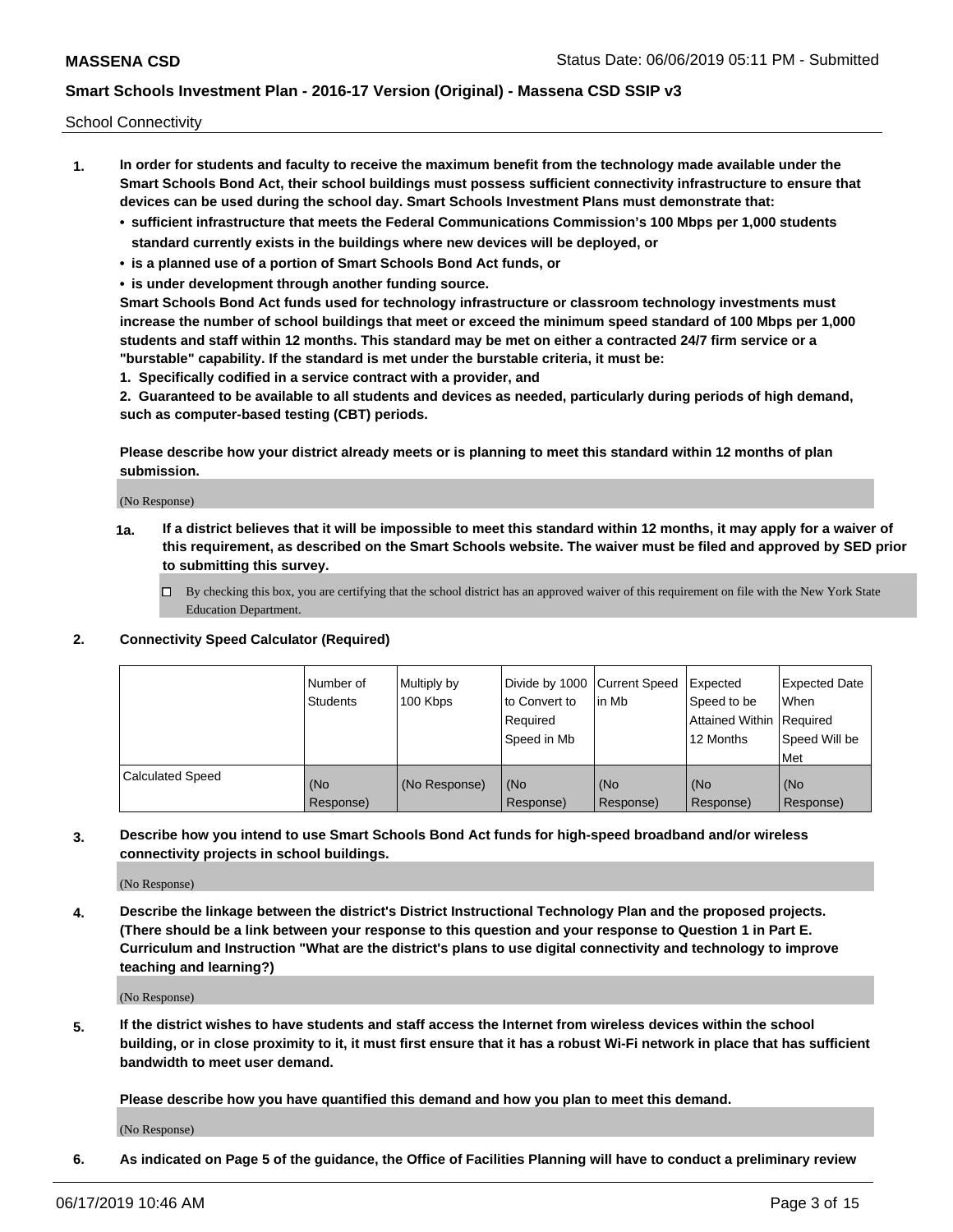School Connectivity

**of all capital projects, including connectivity projects.**

**Please indicate on a separate row each project number given to you by the Office of Facilities Planning.**

| Project Number |  |
|----------------|--|
|                |  |
|                |  |
| (No Response)  |  |
|                |  |

**7. Certain high-tech security and connectivity infrastructure projects may be eligible for an expedited review process as determined by the Office of Facilities Planning.**

**Was your project deemed eligible for streamlined review?**

(No Response)

**8. Include the name and license number of the architect or engineer of record.**

| Name          | License Number |
|---------------|----------------|
| (No Response) | (No Response)  |

**9. If you are submitting an allocation for School Connectivity complete this table. Note that the calculated Total at the bottom of the table must equal the Total allocation for this category that you entered in the SSIP Overview overall budget.** 

|                                            | Sub-              |
|--------------------------------------------|-------------------|
|                                            | <b>Allocation</b> |
| Network/Access Costs                       | (No Response)     |
| <b>Outside Plant Costs</b>                 | (No Response)     |
| School Internal Connections and Components | (No Response)     |
| <b>Professional Services</b>               | (No Response)     |
| Testing                                    | (No Response)     |
| <b>Other Upfront Costs</b>                 | (No Response)     |
| <b>Other Costs</b>                         | (No Response)     |
| Totals:                                    | 0                 |

**10. Please detail the type, quantity, per unit cost and total cost of the eligible items under each sub-category. This is especially important for any expenditures listed under the "Other" category. All expenditures must be eligible for tax-exempt financing to be reimbursed through the SSBA. Sufficient detail must be provided so that we can verify this is the case. If you have any questions, please contact us directly through smartschools@nysed.gov. NOTE: Wireless Access Points should be included in this category, not under Classroom Educational Technology, except those that will be loaned/purchased for nonpublic schools.**

| Select the allowable expenditure | Item to be purchased | Quantity      | Cost per Item | <b>Total Cost</b> |
|----------------------------------|----------------------|---------------|---------------|-------------------|
| type.                            |                      |               |               |                   |
| Repeat to add another item under |                      |               |               |                   |
| each type.                       |                      |               |               |                   |
| (No Response)                    | (No Response)        | (No Response) | (No Response) | (No Response)     |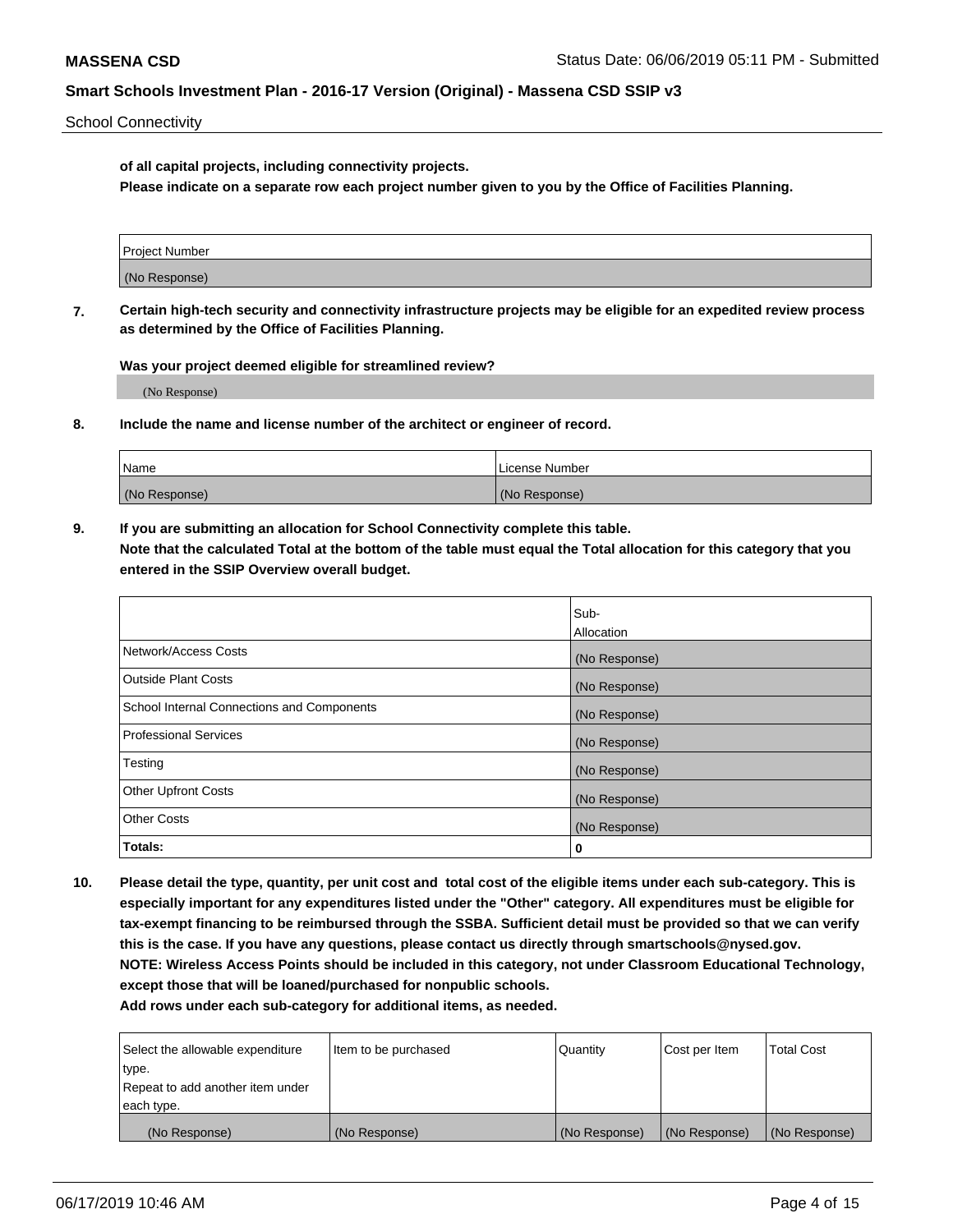Community Connectivity (Broadband and Wireless)

**1. Describe how you intend to use Smart Schools Bond Act funds for high-speed broadband and/or wireless connectivity projects in the community.**

(No Response)

**2. Please describe how the proposed project(s) will promote student achievement and increase student and/or staff access to the Internet in a manner that enhances student learning and/or instruction outside of the school day and/or school building.**

(No Response)

**3. Community connectivity projects must comply with all the necessary local building codes and regulations (building and related permits are not required prior to plan submission).**

 $\Box$  I certify that we will comply with all the necessary local building codes and regulations.

**4. Please describe the physical location of the proposed investment.**

(No Response)

**5. Please provide the initial list of partners participating in the Community Connectivity Broadband Project, along with their Federal Tax Identification (Employer Identification) number.**

| <b>Project Partners</b> | Federal ID#   |
|-------------------------|---------------|
| (No Response)           | (No Response) |

**6. If you are submitting an allocation for Community Connectivity, complete this table.**

**Note that the calculated Total at the bottom of the table must equal the Total allocation for this category that you entered in the SSIP Overview overall budget.**

|                                    | Sub-Allocation |
|------------------------------------|----------------|
| Network/Access Costs               | (No Response)  |
| <b>Outside Plant Costs</b>         | (No Response)  |
| <b>Tower Costs</b>                 | (No Response)  |
| <b>Customer Premises Equipment</b> | (No Response)  |
| <b>Professional Services</b>       | (No Response)  |
| Testing                            | (No Response)  |
| <b>Other Upfront Costs</b>         | (No Response)  |
| <b>Other Costs</b>                 | (No Response)  |
| Totals:                            | 0              |

**7. Please detail the type, quantity, per unit cost and total cost of the eligible items under each sub-category. This is especially important for any expenditures listed under the "Other" category. All expenditures must be capital-bond eligible to be reimbursed through the SSBA. If you have any questions, please contact us directly through smartschools@nysed.gov.**

| Select the allowable expenditure | Item to be purchased | Quantity      | Cost per Item | <b>Total Cost</b> |
|----------------------------------|----------------------|---------------|---------------|-------------------|
| type.                            |                      |               |               |                   |
| Repeat to add another item under |                      |               |               |                   |
| each type.                       |                      |               |               |                   |
| (No Response)                    | (No Response)        | (No Response) | (No Response) | (No Response)     |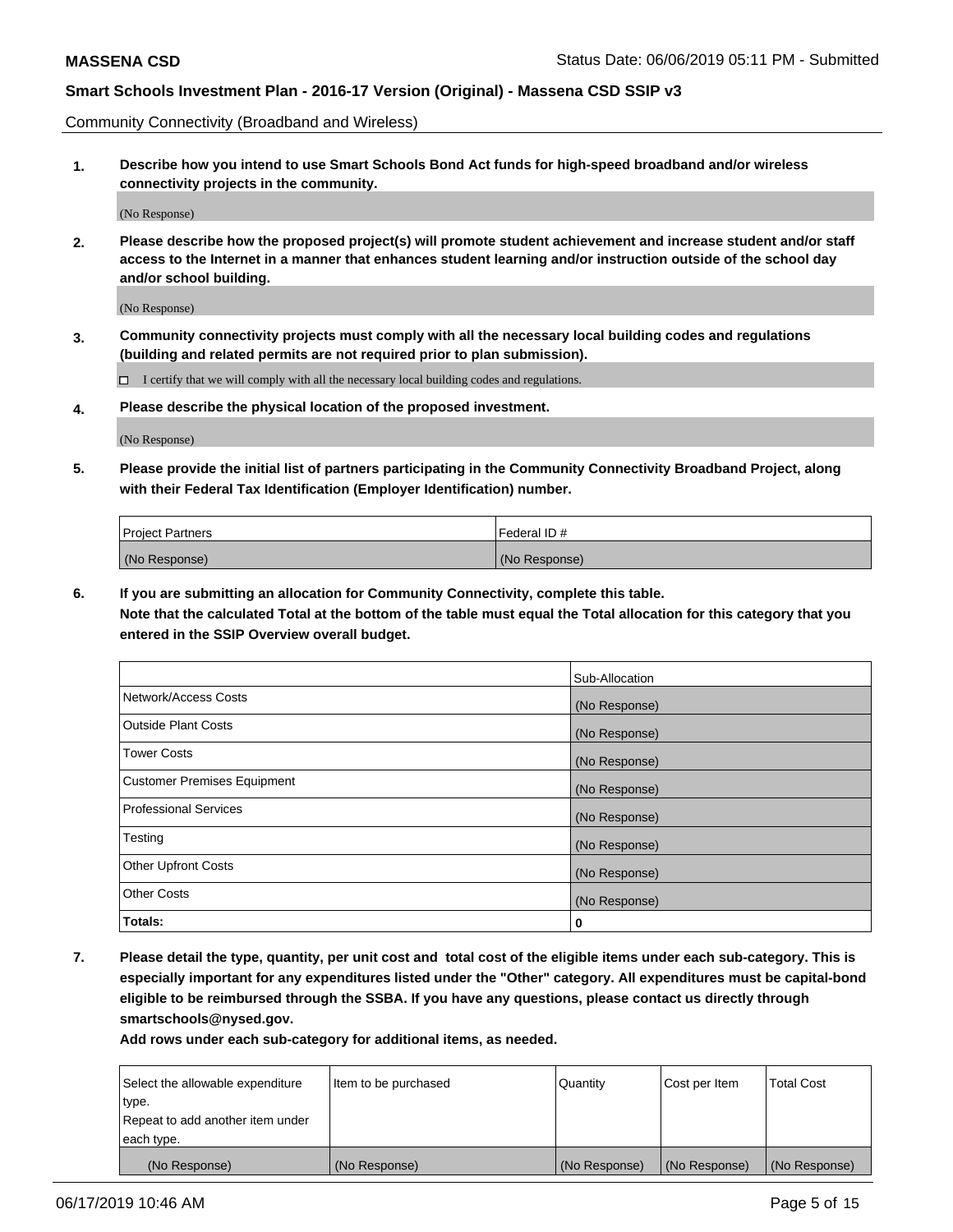#### Classroom Learning Technology

**1. In order for students and faculty to receive the maximum benefit from the technology made available under the Smart Schools Bond Act, their school buildings must possess sufficient connectivity infrastructure to ensure that devices can be used during the school day. Smart Schools Investment Plans must demonstrate that sufficient infrastructure that meets the Federal Communications Commission's 100 Mbps per 1,000 students standard currently exists in the buildings where new devices will be deployed, or is a planned use of a portion of Smart Schools Bond Act funds, or is under development through another funding source. Smart Schools Bond Act funds used for technology infrastructure or classroom technology investments must increase the number of school buildings that meet or exceed the minimum speed standard of 100 Mbps per 1,000 students and staff within 12 months. This standard may be met on either a contracted 24/7 firm service or a "burstable" capability. If the standard is met under the burstable criteria, it must be:**

**1. Specifically codified in a service contract with a provider, and**

**2. Guaranteed to be available to all students and devices as needed, particularly during periods of high demand, such as computer-based testing (CBT) periods.**

**Please describe how your district already meets or is planning to meet this standard within 12 months of plan submission.**

Massena CSD currently maintains a 500MB connection to the internet through St. Lawrence Internet Connection (SLIC) to support approximately 2750 students enrolled in the district.

- **1a. If a district believes that it will be impossible to meet this standard within 12 months, it may apply for a waiver of this requirement, as described on the Smart Schools website. The waiver must be filed and approved by SED prior to submitting this survey.**
	- By checking this box, you are certifying that the school district has an approved waiver of this requirement on file with the New York State Education Department.

## **2. Connectivity Speed Calculator (Required)**

|                         | l Number of<br><b>Students</b> | Multiply by<br>100 Kbps | Divide by 1000 Current Speed<br>to Convert to<br>Required<br>Speed in Mb | lin Mb | Expected<br>Speed to be<br>Attained Within Required<br>12 Months | <b>Expected Date</b><br>When<br>Speed Will be<br>Met |
|-------------------------|--------------------------------|-------------------------|--------------------------------------------------------------------------|--------|------------------------------------------------------------------|------------------------------------------------------|
| <b>Calculated Speed</b> | 2.750                          | 275,000                 | 275                                                                      | 500    | 500                                                              | Met                                                  |

**3. If the district wishes to have students and staff access the Internet from wireless devices within the school building, or in close proximity to it, it must first ensure that it has a robust Wi-Fi network in place that has sufficient bandwidth to meet user demand.**

**Please describe how you have quantified this demand and how you plan to meet this demand.**

Massena CSD currently has a complete wireless infrastructure in all seven of its buildings. The current wireless network provides wireless access to every classroom, shared learning space and administration office throughout the district.

**4. All New York State public school districts are required to complete and submit an Instructional Technology Plan survey to the New York State Education Department in compliance with Section 753 of the Education Law and per Part 100.12 of the Commissioner's Regulations.**

**Districts that include educational technology purchases as part of their Smart Schools Investment Plan must have a submitted and approved Instructional Technology Plan survey on file with the New York State Education Department.**

By checking this box, you are certifying that the school district has an approved Instructional Technology Plan survey on file with the New York State Education Department.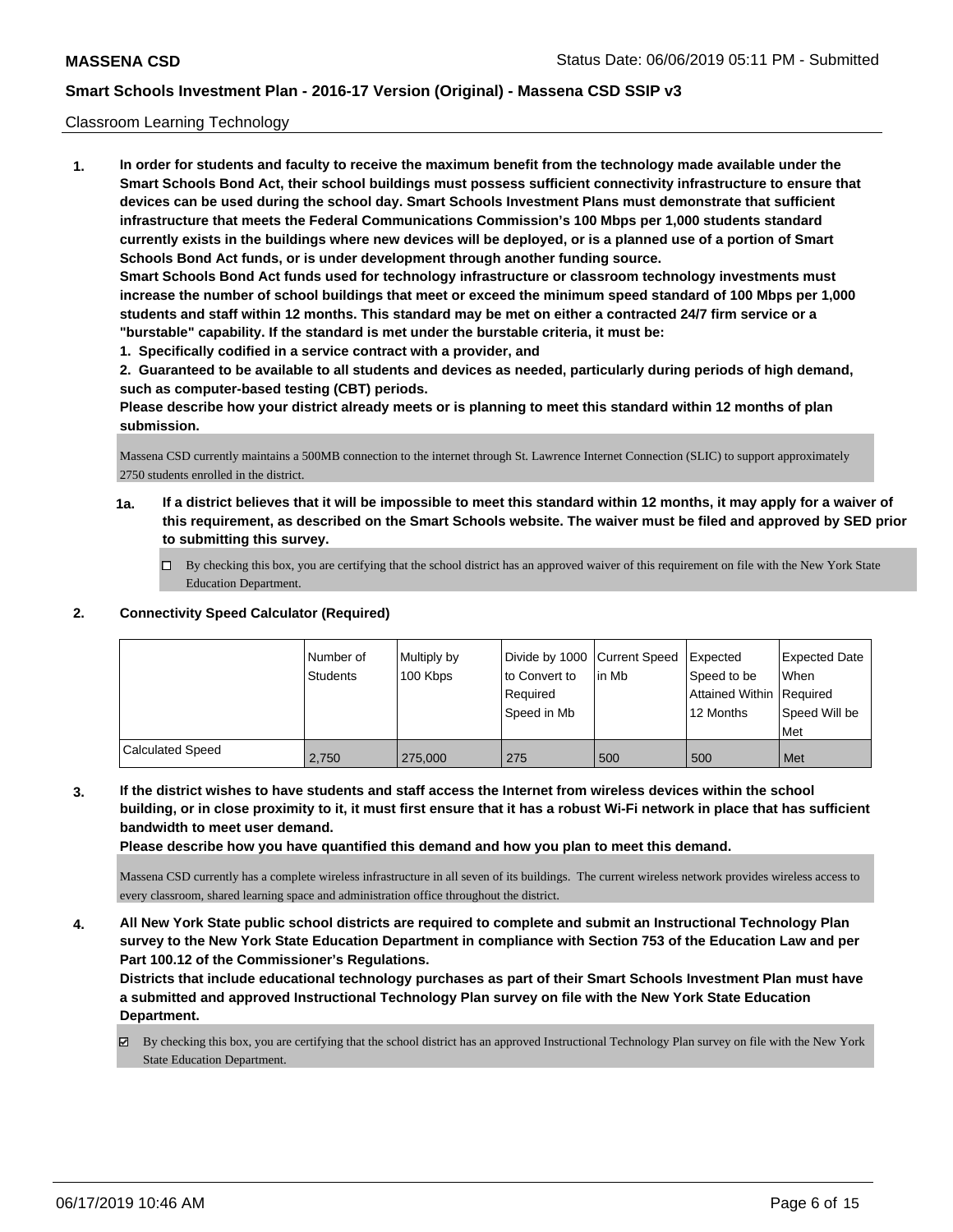Classroom Learning Technology

**5. Describe the devices you intend to purchase and their compatibility with existing or planned platforms or systems. Specifically address the adequacy of each facility's electrical, HVAC and other infrastructure necessary to install and support the operation of the planned technology.**

The District will be using this round of funding to provide additional Mobile Chromebook Carts for our English and Foreign Language departments to be used throughout the High School. In addition the District plans to purchase 75" inch interactive panels to drive classroom instruction. They will replace current interactive whiteboards, eliminating projectors. Teacher computer stations will remain updated and compatible with both the interactive panels and other District devices. Both the interactive panels and Chromebooks will be purchased so that compatibility between devices and platforms will be optimal. The District currently owns several Chromebooks, and the District has already tested functionality, usability and stability.

The following items will be purchased during this round of funding:

- 11 Clear Touch Boards 6075
- 13 SMART Technologies Boards 6275
- 21 Vizio Chromecast E75-E3
- 271 Dell Chromebook 11
- 10 Anywhere Carts
- 4 Apple iPads 10.5" 256GB
- 1 NEC LCD Projector
- 1 DaLite Fastfold Screen

#### **6. Describe how the proposed technology purchases will:**

- **> enhance differentiated instruction;**
- **> expand student learning inside and outside the classroom;**
- **> benefit students with disabilities and English language learners; and**
- **> contribute to the reduction of other learning gaps that have been identified within the district.**

**The expectation is that districts will place a priority on addressing the needs of students who struggle to succeed in a rigorous curriculum. Responses in this section should specifically address this concern and align with the district's Instructional Technology Plan (in particular Question 2 of E. Curriculum and Instruction: "Does the district's instructional technology plan address the needs of students with disabilities to ensure equitable access to instruction, materials and assessments?" and Question 3 of the same section: "Does the district's instructional technology plan address the provision of assistive technology specifically for students with disabilities to ensure access to and participation in the general curriculum?"**

The technology purchased for our students will continue to support all students. Goal six of the Instructional Technology Plan states that it will continue equitable access for all stakeholders. There is a designated subcommittee to investigate best adaptive technologies to ensure students with disabilities have equitable access to and participation in the general education curriculum. In 2015-2016, the District began efforts to train all staff on Google Classroom and Google Apps. In October 2016, Massena CSD hosted a Google Summit for Education at its facility in which all staff were required to attend. As teachers begun to "flip " their classrooms and create collaborative online classroom all students including students with disabilities and ELLs will benefit from the use of Chromebooks. This will allow all learners to be engaged in any location which expands students learning inside and outside the classroom walls. In addition, on November 9th, 2017, Massena CSD hosted a Special Ed Spectacular at its facility in which all Special Education teachers from Massena CSD and neighbooring schools attended. At this event a variety of topics were presented including IEP Writing Collaboration, Special Education Strategies, and Related Services.

In 2018, the District implemented a K through 12 ELA and Math benchmark software called iReady. iReady is an online software package that targets students instructional gaps, provides supplemental and curricular materials to assist teachers. The District uses the iReady goals in the AIS/RTI process which is a tiered intervention service in grades K through 9. The chromebooks are being purchased to support this District initiative.

**7. Where appropriate, describe how the proposed technology purchases will enhance ongoing communication with parents and other stakeholders and help the district facilitate technology-based regional partnerships, including distance learning and other efforts.**

Our teachers continue to receive professional development and training so they can implement instructional tools such as Google Classroom, Remind, and Google Sites as ways to increase their communication between students and parents. It is the hope to see classes use tools like Google Hangouts and Communities to establish connections with other partners and countries beyond our walls. The SSIP will greatly increase the capacity and facilitate utilization of blended learning and differentiation through flipped classrooms, shared classrooms and online classrooms.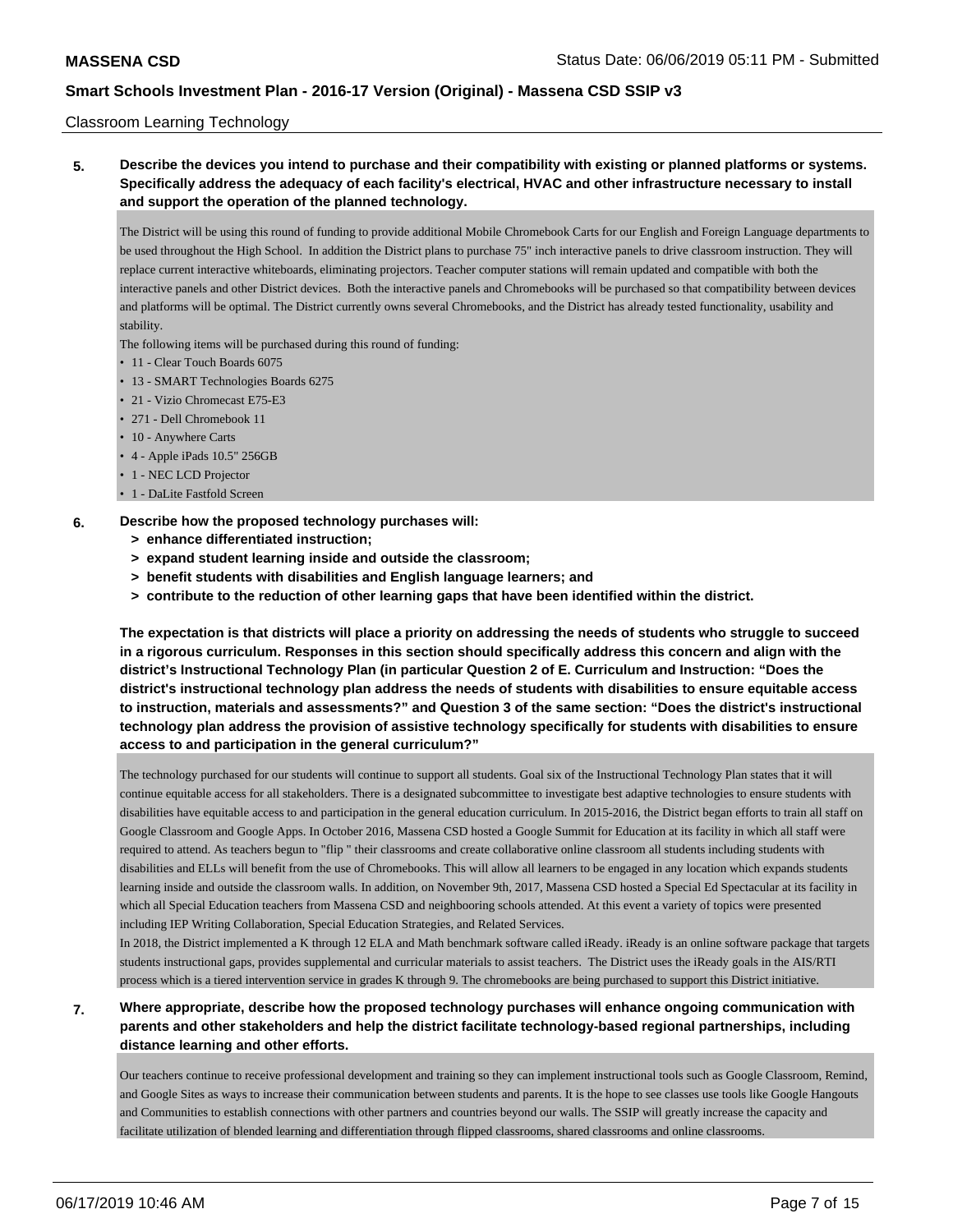#### Classroom Learning Technology

**8. Describe the district's plan to provide professional development to ensure that administrators, teachers and staff can employ the technology purchased to enhance instruction successfully.**

**Note: This response should be aligned and expanded upon in accordance with your district's response to Question 1 of F. Professional Development of your Instructional Technology Plan: "Please provide a summary of professional development offered to teachers and staff, for the time period covered by this plan, to support technology to enhance teaching and learning. Please include topics, audience and method of delivery within your summary."**

Professional development has always been a critical component to our success with implementing technology at Massena CSD. In the last seven years, the district has supported teachers in attending a four day summer technology camp through the local BOCES. MCSD also provides a district instructional technology coach, (ITC) who is able to meet with all staff on a 1 to 1, small group, large group basis. However, to support the increased technology from SSIP1 and the anticipated technology from SSIP2, an ITCC (Instructional Technology Curriculum Coach, SLL BOCES) was added one day a week to provide PD and assist with curriculum integration for all staff. These coaches also provide online video communication and collaboration. Massena CSD hosted a Google Learning Summit in 2016 and a Special Ed Spectacular Summit in 2017. Staff were required to attend and our hope was that these staff members have become excited to share the ideas and concepts. To support the use of the mobile Chromebook carts we will continue our efforts in working with teachers on tools that support the concept of digital culture in the classroom. At the Google Summit hosted by Massena several topics were covered such as, Google Basics, Google Classroom, Google Maps, Google Cardboard, Google Apps for Administrators, and Flipped Classrooms. At the Special Ed Spectacular Summit, topics such as IEP Writing Collaboration, Special Education Strategies, trauma Informed Instruction and Related Services were covered. The District continues to use webinars, video conference and face-to face instruction and professional development to provide continuing education and best practices for all staff at MCS.

- **9. Districts must contact the SUNY/CUNY teacher preparation program that supplies the largest number of the district's new teachers to request advice on innovative uses and best practices at the intersection of pedagogy and educational technology.**
	- By checking this box, you certify that you have contacted the SUNY/CUNY teacher preparation program that supplies the largest number of your new teachers to request advice on these issues.
	- **9a. Please enter the name of the SUNY or CUNY Institution that you contacted.**

SUNY at Potsdam

**9b. Enter the primary Institution phone number.**

315-267-2000

**9c. Enter the name of the contact person with whom you consulted and/or will be collaborating with on innovative uses of technology and best practices.**

Rebecca Duprey

**10. A district whose Smart Schools Investment Plan proposes the purchase of technology devices and other hardware must account for nonpublic schools in the district.**

#### **Are there nonpublic schools within your school district?**

Yes

 $\square$  No

**10a. Describe your plan to loan purchased hardware to nonpublic schools within your district. The plan should use your district's nonpublic per-student loan amount calculated below, within the framework of the guidance. Please enter the date by which nonpublic schools must request classroom technology items. Also, specify in your response the devices that the nonpublic schools have requested, as well as in the in the Budget and the Expenditure Table at the end of the page.**

Massena CSD has met with the non public schools to review the Smart Schools Investment Plan. They are currently meeting with their technology committees and outside stakeholders to determine the best educational purpose for the allocated monies. July 1st, is the timeline in which each of the non-publics have been given to provide a 'needs' list for the SSIP2. At this time, the District will collaborate and assist with providing the required quotes.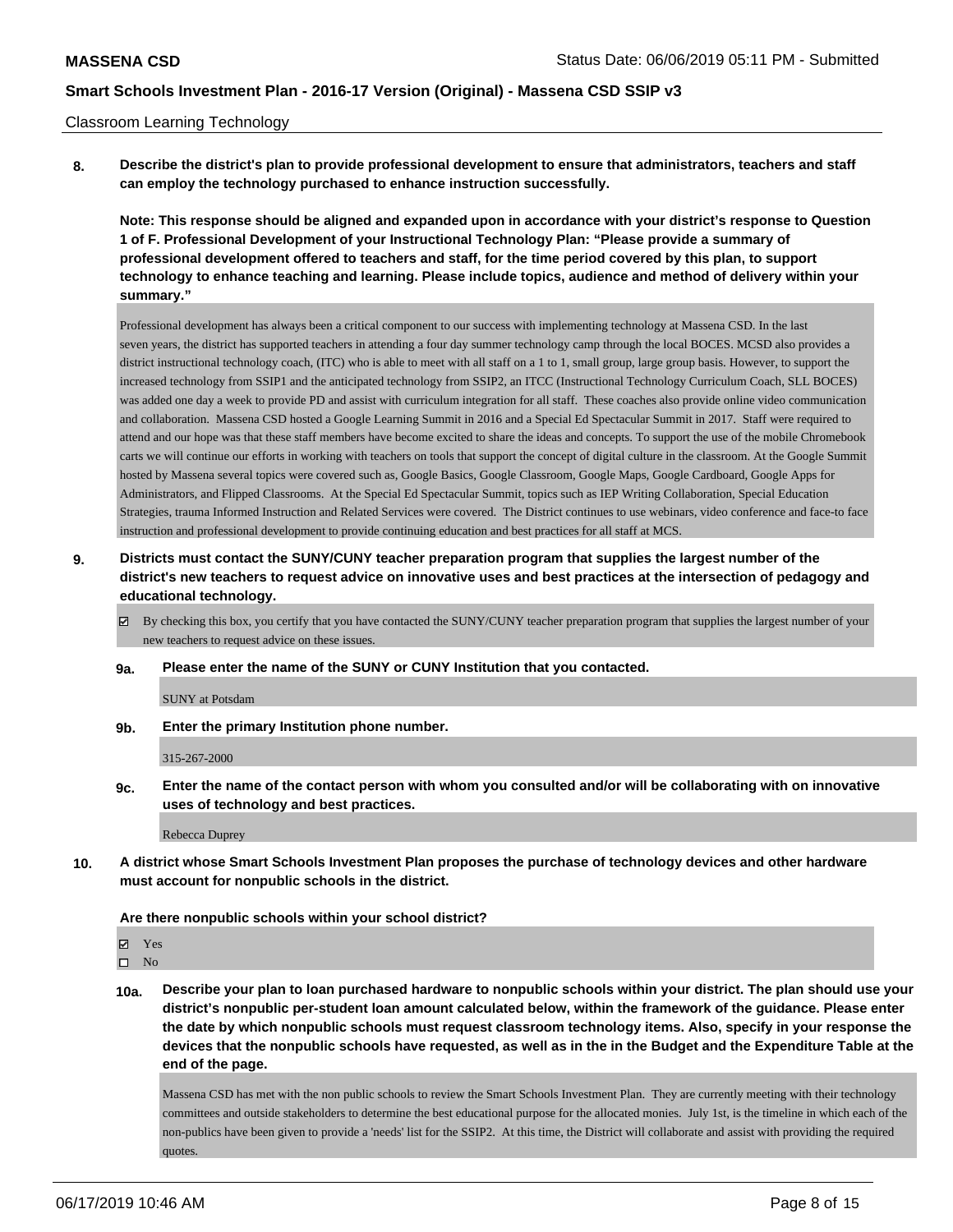Classroom Learning Technology

**10b. A final Smart Schools Investment Plan cannot be approved until school authorities have adopted regulations specifying the date by which requests from nonpublic schools for the purchase and loan of Smart Schools Bond Act classroom technology must be received by the district.**

By checking this box, you certify that you have such a plan and associated regulations in place that have been made public.

**11. Nonpublic Classroom Technology Loan Calculator**

**The Smart Schools Bond Act provides that any Classroom Learning Technology purchases made using Smart Schools funds shall be lent, upon request, to nonpublic schools in the district. However, no school district shall be required to loan technology in amounts greater than the total obtained and spent on technology pursuant to the Smart Schools Bond Act and the value of such loan may not exceed the total of \$250 multiplied by the nonpublic school enrollment in the base year at the time of enactment.**

#### **See:**

**http://www.p12.nysed.gov/mgtserv/smart\_schools/docs/Smart\_Schools\_Bond\_Act\_Guidance\_04.27.15\_Final.pdf.**

|                                       | 1. Classroom<br>Technology<br>Sub-allocation | l 2. Public<br>l Enrollment<br>$(2014 - 15)$ | l 3. Nonpublic<br>Enrollment<br>$(2014-15)$ | l 4. Sum of<br>Public and<br>l Nonpublic<br>Enrollment | 15. Total Per<br>Pupil Sub-<br>allocation | l 6. Total<br>  Nonpublic Loan  <br>l Amount |
|---------------------------------------|----------------------------------------------|----------------------------------------------|---------------------------------------------|--------------------------------------------------------|-------------------------------------------|----------------------------------------------|
| Calculated Nonpublic Loan<br>l Amount | 299.212                                      | 2.690                                        | 303                                         | 2.993                                                  | 100                                       | 30.300                                       |

**12. To ensure the sustainability of technology purchases made with Smart Schools funds, districts must demonstrate a long-term plan to maintain and replace technology purchases supported by Smart Schools Bond Act funds. This sustainability plan shall demonstrate a district's capacity to support recurring costs of use that are ineligible for Smart Schools Bond Act funding such as device maintenance, technical support, Internet and wireless fees, maintenance of hotspots, staff professional development, building maintenance and the replacement of incidental items. Further, such a sustainability plan shall include a long-term plan for the replacement of purchased devices and equipment at the end of their useful life with other funding sources.**

 $\boxtimes$  By checking this box, you certify that the district has a sustainability plan as described above.

**13. Districts must ensure that devices purchased with Smart Schools Bond funds will be distributed, prepared for use, maintained and supported appropriately. Districts must maintain detailed device inventories in accordance with generally accepted accounting principles.**

By checking this box, you certify that the district has a distribution and inventory management plan and system in place.

**14. If you are submitting an allocation for Classroom Learning Technology complete this table. Note that the calculated Total at the bottom of the table must equal the Total allocation for this category that you entered in the SSIP Overview overall budget.**

|                          | Sub-Allocation |
|--------------------------|----------------|
| Interactive Whiteboards  | 173,086        |
| Computer Servers         | l 0            |
| <b>Desktop Computers</b> | l 0            |
| <b>Laptop Computers</b>  | 75,880         |
| <b>Tablet Computers</b>  | 3,200          |
| <b>Other Costs</b>       | 47,046         |
| <b>Totals:</b>           | 299,212        |

**15. Please detail the type, quantity, per unit cost and total cost of the eligible items under each sub-category. This is especially important for any expenditures listed under the "Other" category. All expenditures must be capital-bond eligible to be reimbursed through the SSBA. If you have any questions, please contact us directly through**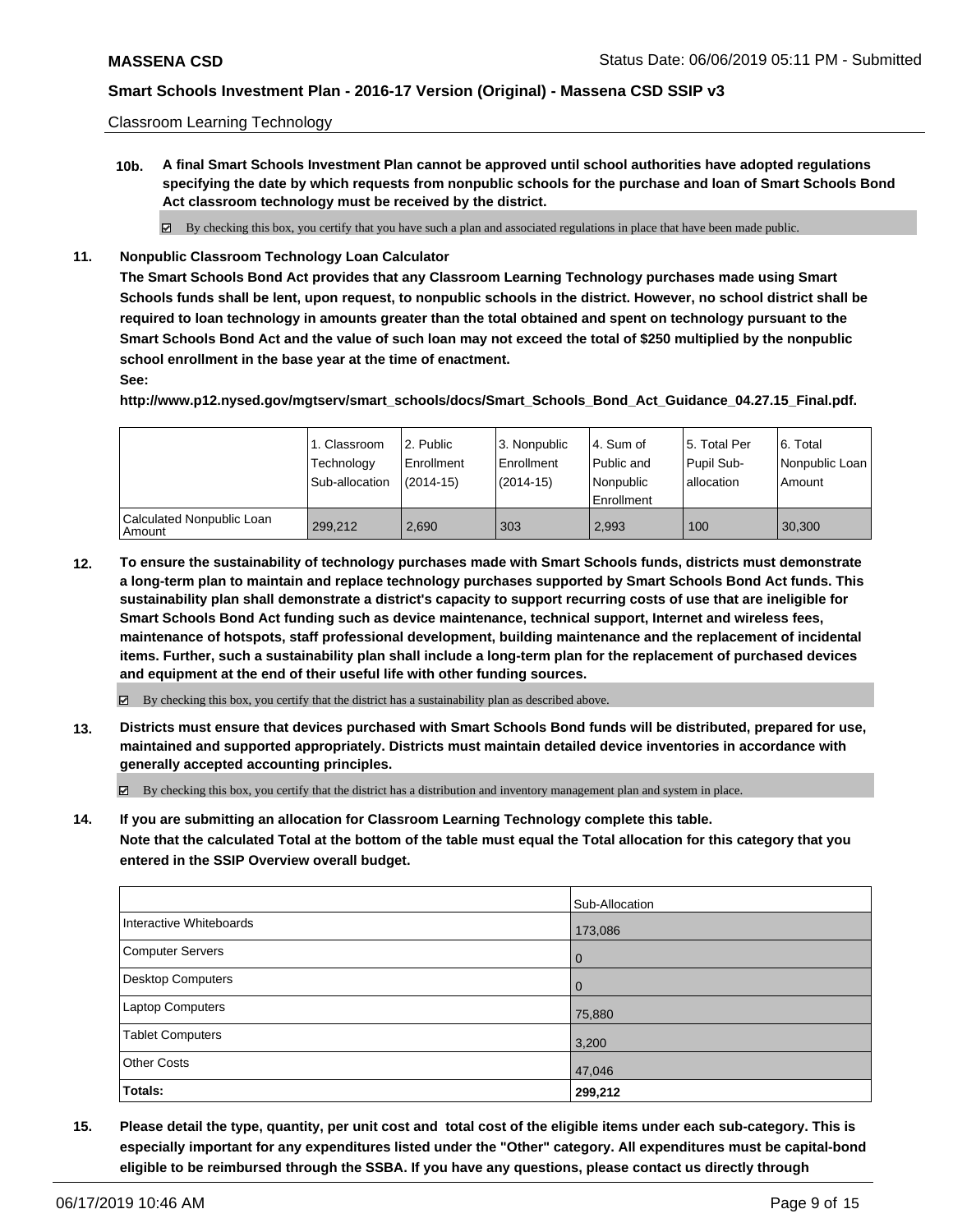Classroom Learning Technology

### **smartschools@nysed.gov.**

**Please specify in the "Item to be Purchased" field which specific expenditures and items are planned to meet the district's nonpublic loan requirement, if applicable.**

**NOTE: Wireless Access Points that will be loaned/purchased for nonpublic schools should ONLY be included in this category, not under School Connectivity, where public school districts would list them.**

| Select the allowable expenditure | Item to be Purchased                | Quantity       | Cost per Item | <b>Total Cost</b> |
|----------------------------------|-------------------------------------|----------------|---------------|-------------------|
| type.                            |                                     |                |               |                   |
| Repeat to add another item under |                                     |                |               |                   |
| each type.                       |                                     |                |               |                   |
| Interactive Whiteboards          | ClearTouch CTI-6075U-UH20           | 11             | 5,950         | 65,450            |
| Interactive Whiteboards          | <b>SMART Technologies SPNL-6275</b> | 13             | 5,330         | 69,290            |
| Interactive Whiteboards          | Vizio E75-E3 SmartCast              | 21             | 1,826         | 38,346            |
| <b>Laptop Computers</b>          | <b>Dell Chromebooks</b>             | 271            | 280           | 75,880            |
| <b>Other Costs</b>               | <b>Anywhere Mobile Carts</b>        | 10             | 1,100         | 11,000            |
| <b>Tablet Computers</b>          | Apple 10.5                          | $\overline{4}$ | 800           | 3,200             |
| <b>Other Costs</b>               | <b>NEC LCD Projectors</b>           |                | 530           | 530               |
| <b>Other Costs</b>               | DaLite Fastfold Screen              |                | 5,216         | 5,216             |
| <b>Other Costs</b>               | Anticipated NonPublic Technology    |                | 30,300        | 30,300            |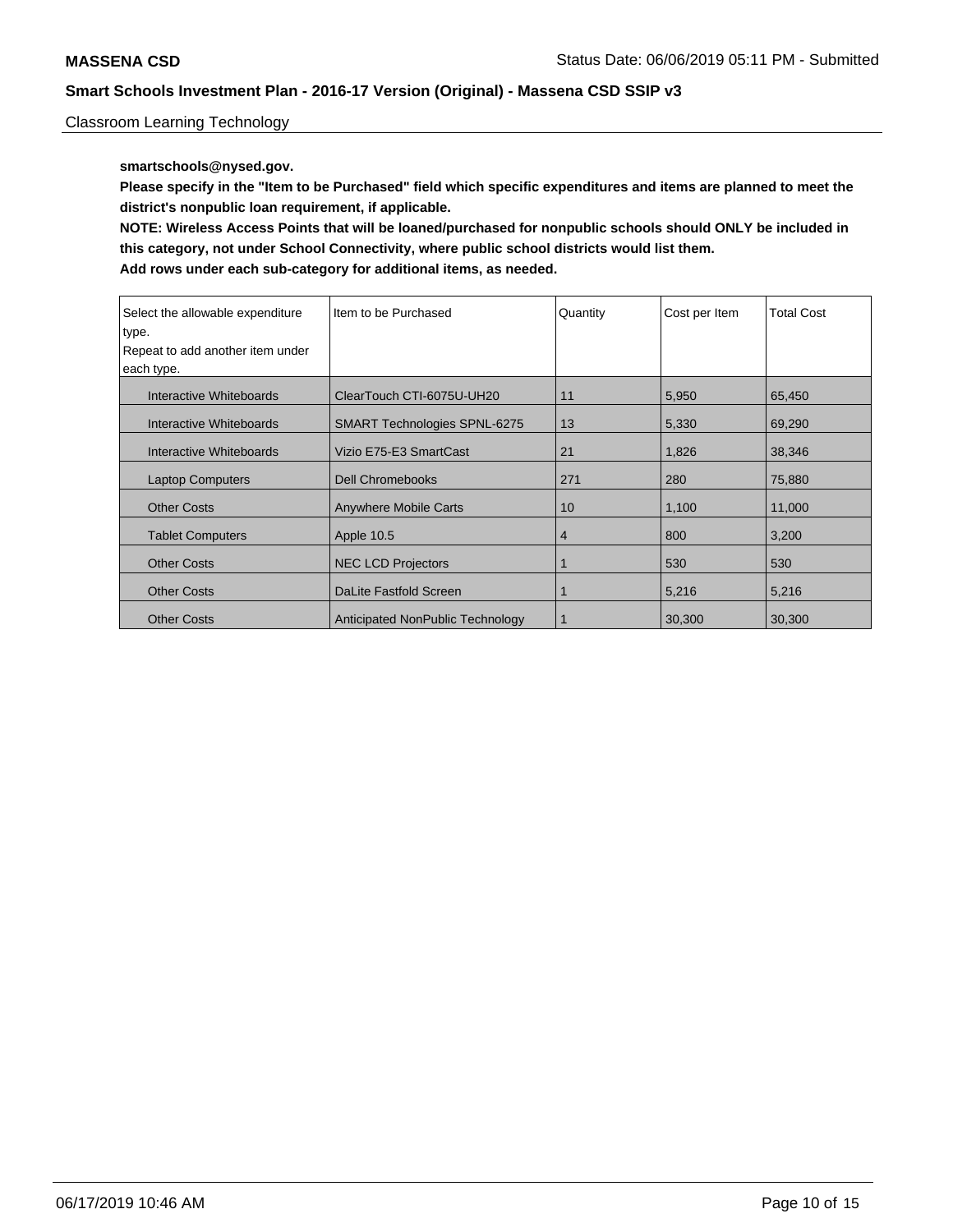#### Pre-Kindergarten Classrooms

**1. Provide information regarding how and where the district is currently serving pre-kindergarten students and justify the need for additional space with enrollment projections over 3 years.**

(No Response)

- **2. Describe the district's plan to construct, enhance or modernize education facilities to accommodate prekindergarten programs. Such plans must include:**
	- **Specific descriptions of what the district intends to do to each space;**
	- **An affirmation that pre-kindergarten classrooms will contain a minimum of 900 square feet per classroom;**
	- **The number of classrooms involved;**
	- **The approximate construction costs per classroom; and**
	- **Confirmation that the space is district-owned or has a long-term lease that exceeds the probable useful life of the improvements.**

(No Response)

**3. Smart Schools Bond Act funds may only be used for capital construction costs. Describe the type and amount of additional funds that will be required to support ineligible ongoing costs (e.g. instruction, supplies) associated with any additional pre-kindergarten classrooms that the district plans to add.**

(No Response)

**4. All plans and specifications for the erection, repair, enlargement or remodeling of school buildings in any public school district in the State must be reviewed and approved by the Commissioner. Districts that plan capital projects using their Smart Schools Bond Act funds will undergo a Preliminary Review Process by the Office of Facilities Planning.**

**Please indicate on a separate row each project number given to you by the Office of Facilities Planning.**

| Project Number |  |
|----------------|--|
| (No Response)  |  |
|                |  |

**5. If you have made an allocation for Pre-Kindergarten Classrooms, complete this table.**

**Note that the calculated Total at the bottom of the table must equal the Total allocation for this category that you entered in the SSIP Overview overall budget.**

|                                          | Sub-Allocation |
|------------------------------------------|----------------|
| Construct Pre-K Classrooms               | (No Response)  |
| Enhance/Modernize Educational Facilities | (No Response)  |
| <b>Other Costs</b>                       | (No Response)  |
| Totals:                                  | 0              |

**6. Please detail the type, quantity, per unit cost and total cost of the eligible items under each sub-category. This is especially important for any expenditures listed under the "Other" category. All expenditures must be capital-bond eligible to be reimbursed through the SSBA. If you have any questions, please contact us directly through smartschools@nysed.gov.**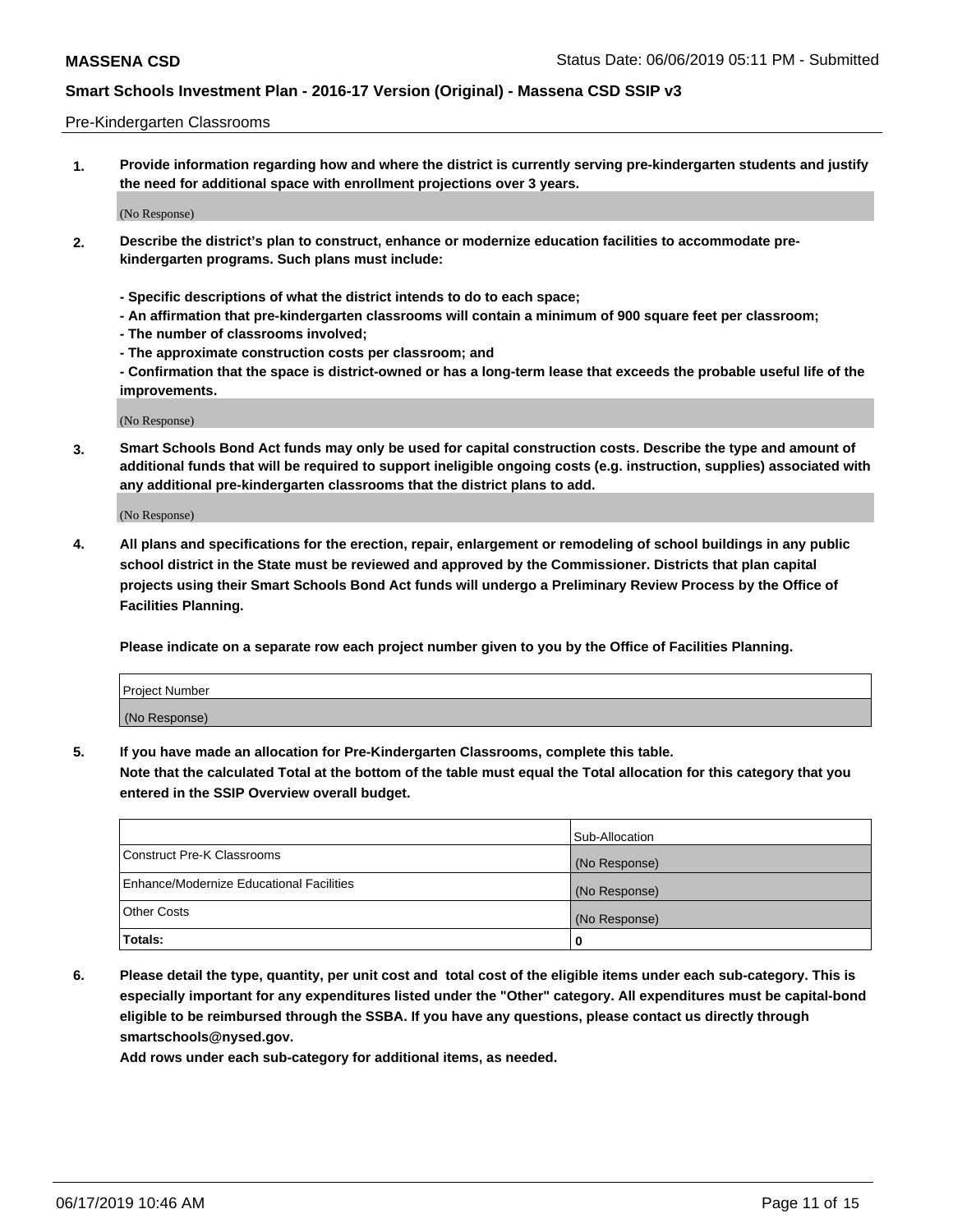Pre-Kindergarten Classrooms

| Select the allowable expenditure | Item to be purchased | Quantity      | Cost per Item | <b>Total Cost</b> |
|----------------------------------|----------------------|---------------|---------------|-------------------|
| type.                            |                      |               |               |                   |
| Repeat to add another item under |                      |               |               |                   |
| each type.                       |                      |               |               |                   |
| (No Response)                    | (No Response)        | (No Response) | (No Response) | (No Response)     |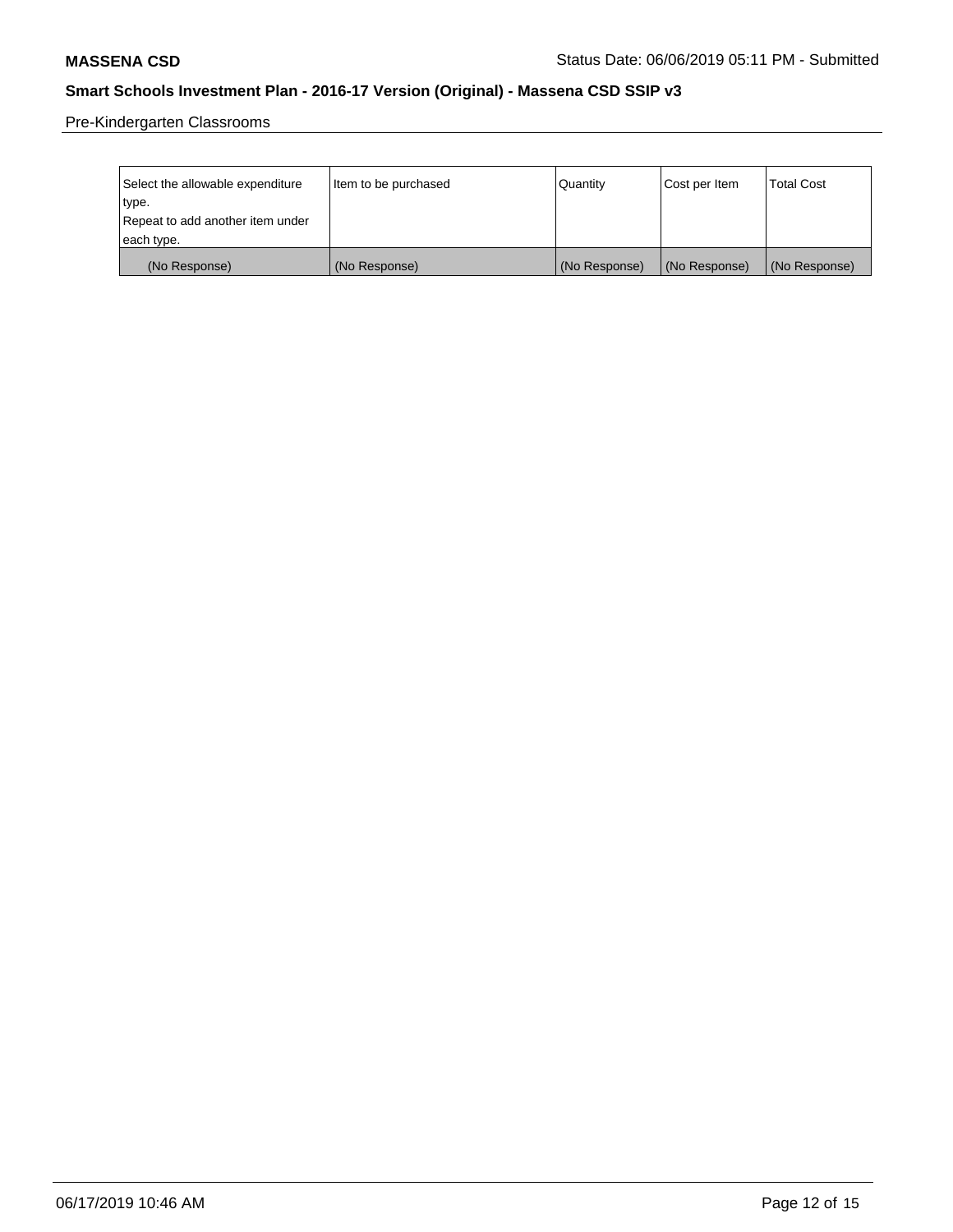Replace Transportable Classrooms

**1. Describe the district's plan to construct, enhance or modernize education facilities to provide high-quality instructional space by replacing transportable classrooms.**

(No Response)

**2. All plans and specifications for the erection, repair, enlargement or remodeling of school buildings in any public school district in the State must be reviewed and approved by the Commissioner. Districts that plan capital projects using their Smart Schools Bond Act funds will undergo a Preliminary Review Process by the Office of Facilities Planning.**

**Please indicate on a separate row each project number given to you by the Office of Facilities Planning.**

| Project Number |  |
|----------------|--|
|                |  |
|                |  |
|                |  |
|                |  |
| (No Response)  |  |
|                |  |
|                |  |
|                |  |

**3. For large projects that seek to blend Smart Schools Bond Act dollars with other funds, please note that Smart Schools Bond Act funds can be allocated on a pro rata basis depending on the number of new classrooms built that directly replace transportable classroom units.**

**If a district seeks to blend Smart Schools Bond Act dollars with other funds describe below what other funds are being used and what portion of the money will be Smart Schools Bond Act funds.**

(No Response)

**4. If you have made an allocation for Replace Transportable Classrooms, complete this table. Note that the calculated Total at the bottom of the table must equal the Total allocation for this category that you entered in the SSIP Overview overall budget.**

|                                                | Sub-Allocation |
|------------------------------------------------|----------------|
| Construct New Instructional Space              | (No Response)  |
| Enhance/Modernize Existing Instructional Space | (No Response)  |
| <b>Other Costs</b>                             | (No Response)  |
| Totals:                                        | 0              |

**5. Please detail the type, quantity, per unit cost and total cost of the eligible items under each sub-category. This is especially important for any expenditures listed under the "Other" category. All expenditures must be capital-bond eligible to be reimbursed through the SSBA. If you have any questions, please contact us directly through smartschools@nysed.gov.**

| Select the allowable expenditure | Item to be purchased | l Quantitv    | Cost per Item | <b>Total Cost</b> |
|----------------------------------|----------------------|---------------|---------------|-------------------|
| type.                            |                      |               |               |                   |
| Repeat to add another item under |                      |               |               |                   |
| each type.                       |                      |               |               |                   |
| (No Response)                    | (No Response)        | (No Response) | (No Response) | (No Response)     |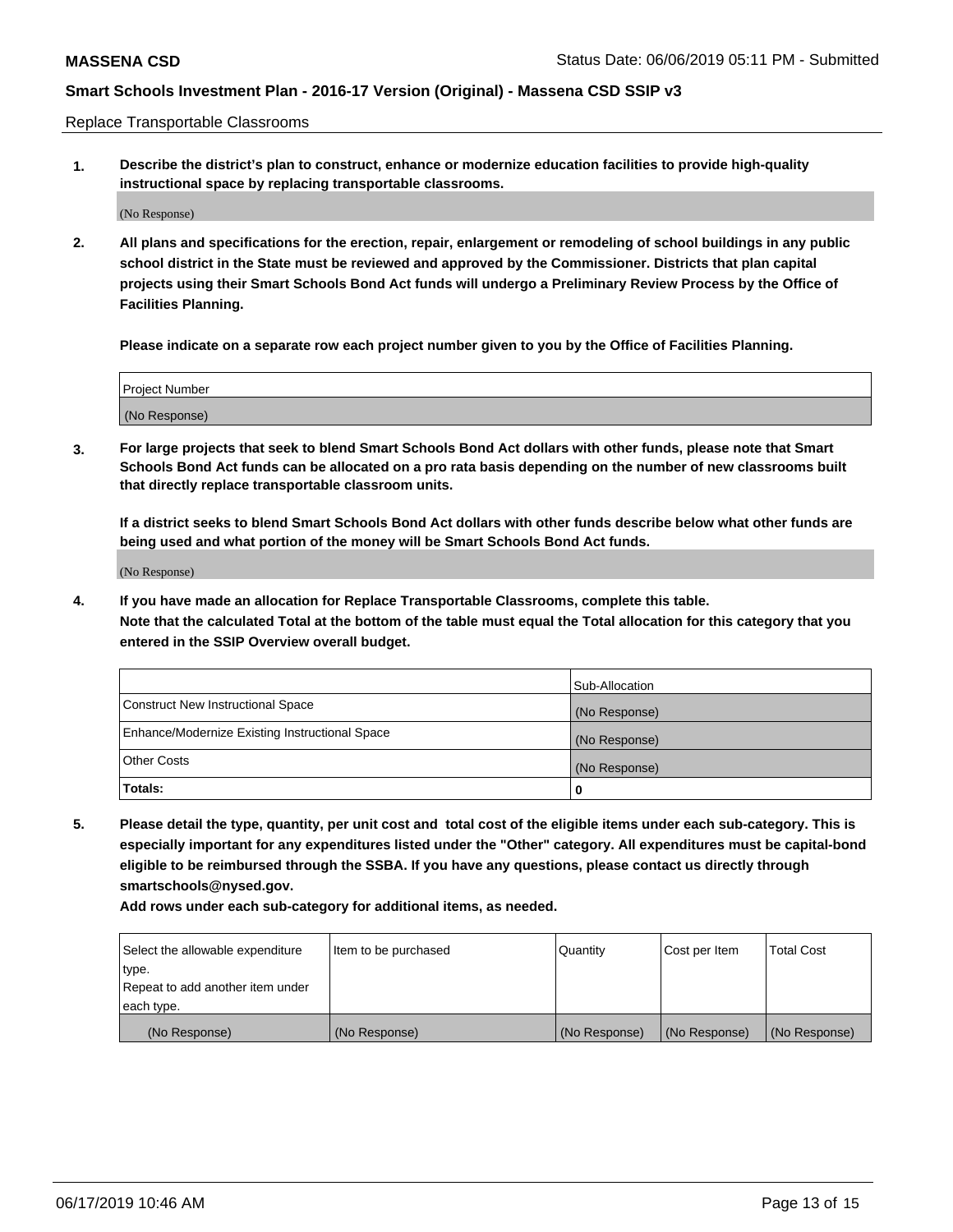High-Tech Security Features

**1. Describe how you intend to use Smart Schools Bond Act funds to install high-tech security features in school buildings and on school campuses.**

(No Response)

**2. All plans and specifications for the erection, repair, enlargement or remodeling of school buildings in any public school district in the State must be reviewed and approved by the Commissioner. Districts that plan capital projects using their Smart Schools Bond Act funds will undergo a Preliminary Review Process by the Office of Facilities Planning.** 

**Please indicate on a separate row each project number given to you by the Office of Facilities Planning.**

| <b>Project Number</b> |  |
|-----------------------|--|
| (No Response)         |  |

- **3. Was your project deemed eligible for streamlined Review?**
	- Yes
	- $\square$  No
- **4. Include the name and license number of the architect or engineer of record.**

| <b>Name</b>   | License Number |
|---------------|----------------|
| (No Response) | (No Response)  |

**5. If you have made an allocation for High-Tech Security Features, complete this table.**

**Note that the calculated Total at the bottom of the table must equal the Total allocation for this category that you entered in the SSIP Overview overall budget.**

|                                                      | Sub-Allocation |
|------------------------------------------------------|----------------|
| Capital-Intensive Security Project (Standard Review) | (No Response)  |
| <b>Electronic Security System</b>                    | (No Response)  |
| <b>Entry Control System</b>                          | (No Response)  |
| Approved Door Hardening Project                      | (No Response)  |
| <b>Other Costs</b>                                   | (No Response)  |
| Totals:                                              | 0              |

**6. Please detail the type, quantity, per unit cost and total cost of the eligible items under each sub-category. This is especially important for any expenditures listed under the "Other" category. All expenditures must be capital-bond eligible to be reimbursed through the SSBA. If you have any questions, please contact us directly through smartschools@nysed.gov.**

| Select the allowable expenditure | Item to be purchased | Quantity      | Cost per Item | <b>Total Cost</b> |
|----------------------------------|----------------------|---------------|---------------|-------------------|
| type.                            |                      |               |               |                   |
| Repeat to add another item under |                      |               |               |                   |
| each type.                       |                      |               |               |                   |
| (No Response)                    | (No Response)        | (No Response) | (No Response) | (No Response)     |